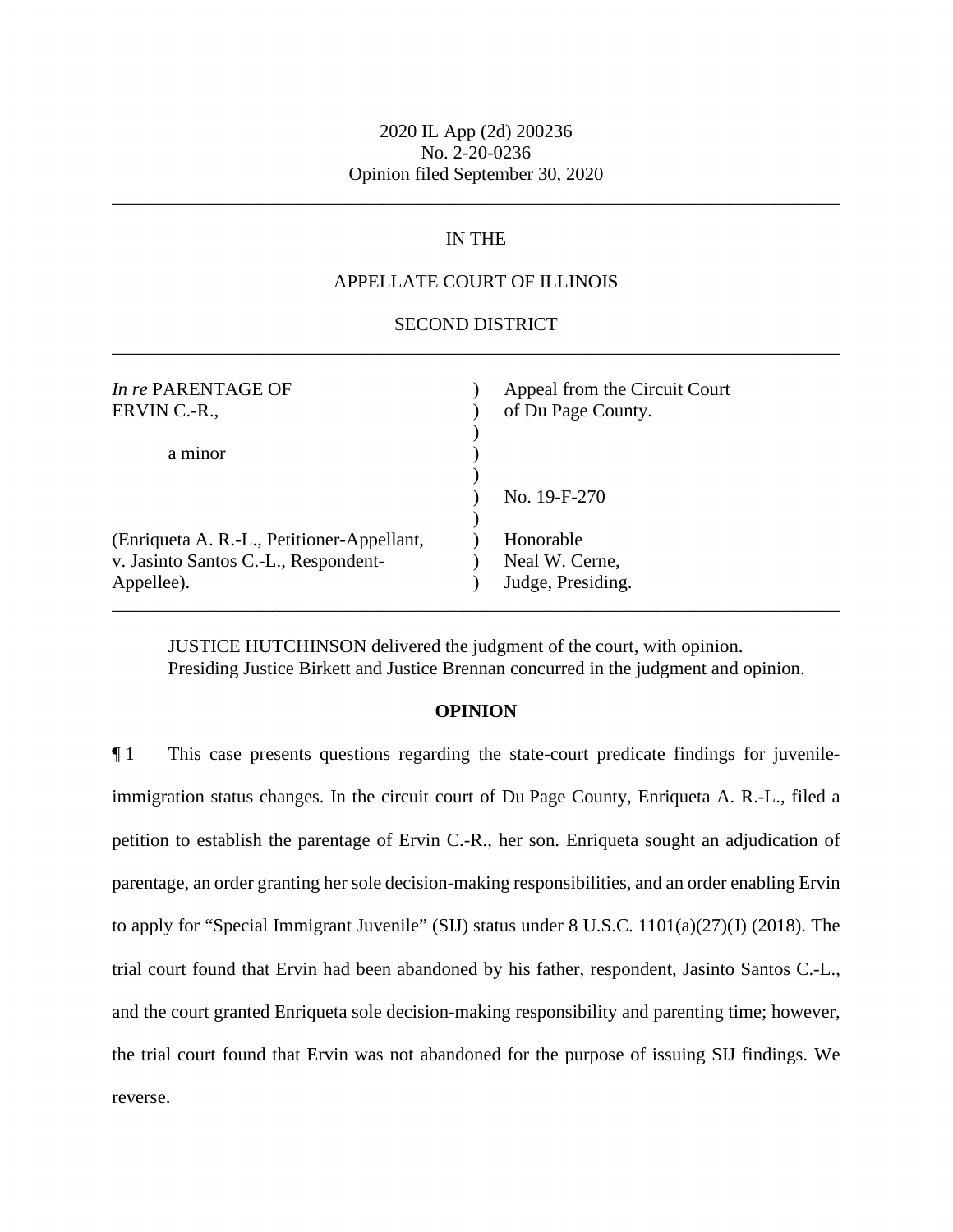#### ¶ 2 I. BACKGROUND

 at the hearing on the petition. Enriqueta was approximately 26 years old. Her son, Ervin, who was born in August of 2006, was now 14. Jasinto was approximately 36 years old. All of the parties ¶ 3 We present the facts as drawn from the affidavits and testimony presented in the trial court are natives of Guatemala. Prior to the hearing, the court granted Enriqueta leave to serve by publication; Jasinto failed to appear and was defaulted.

 2006, and Jasinto was present when his son was born. Jasinto told his family that he was happy to last contact with Jasinto was a phone call in April 2007. Enriqueta and Ervin lived with Jasinto's ¶ 4 According to Enriqueta, she and Jasinto were engaged in a sexual relationship in Guatemala from December 2005 to November 2006. As mentioned, Ervin was born in August have a son, and he is acknowledged as Ervin's father on Ervin's birth certificate from Guatemala. In November 2006, however, Jasinto left Guatemala and came to the United States. Enriqueta's mother in Huehuetenango, Guatemala, for a time.

 time, Enriqueta and Ervin have resided in Du Page County and she has provided for Ervin's needs. ¶ 5 In 2013, Enriqueta left Ervin with her parents, in Guatemala, and she came to the United States. Leaving Ervin in Guatemala "wasn't a permanent plan" and Enriqueta worked for three years "to come up with the money to bring [Ervin] over here." In November 2016, when Ervin travelled to the United States, he was intercepted and taken into federal custody. The following month, Ervin was released to Enriqueta by the Office of Refugee Resettlement (ORR). Since that

¶ 6 Enriqueta testified that it was not in Ervin's best interest to return to Guatemala, because her parents were elderly and could not care for him there. Enriqueta also stated that she could not afford to care for or educate Ervin in Guatemala.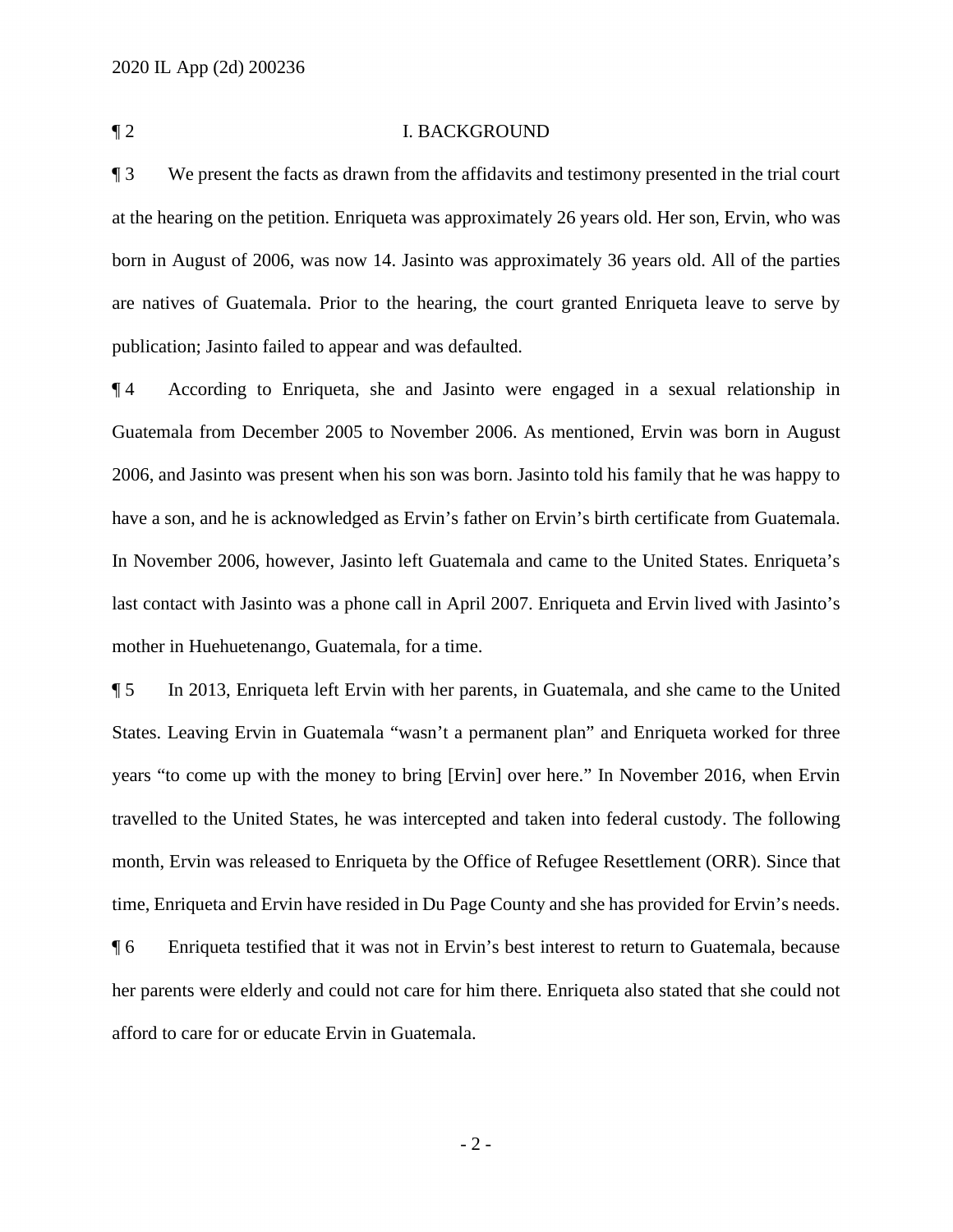¶ 7 Enriqueta testified that, in 2013, a coworker gave her an address for Jasinto in Bensenville, but when Enriqueta went to the address, Jasinto was not there. Enriqueta also searched for Jasinto online, but those efforts proved unsuccessful. In December 2019, Enriqueta enlisted her parents to locate Jasinto's parents in Huehuetenango, Guatemala, but learned that the family's land had been abandoned and that Jasinto's mother had passed away.

 ¶ 8 In its oral ruling, the trial court stated that it did not find that Ervin was "dependent" on the court "for anything" and questioned whether Ervin had been "abandoned," stating, "How has he been abandoned? He's with his mom." The court observed that its parentage adjudication would merely preserve the status quo: "I'm not changing any relationships by any stretch. Mother is here. She can provide for the child. The child has not been abandoned." Finally, the court stated, "I'm not going to make [SIJ] findings because the child has not been abandoned and the child is not dependent on this court for his care and custody."

 ¶ 9 Enriqueta timely appealed. After her notice of appeal was filed, Enriqueta sought leave to comply with the Illinois Supreme Court Rule regarding service of the notice of appeal (see Ill. S. Ct. R. 303(c) (eff. July 1, 2017)) by publication. We granted leave and notice was published in a local newspaper each week for three weeks. See generally *Mobley v. Murray*, 2015 IL App (1st) 134038-U, ¶ 12.

#### ¶ 10 II. ANALYSIS

¶ 11 As this case is straightforward, we may decide this appeal without an appellee's brief. See *First Capitol Mortgage Corp. v. Talandis Construction Corp.*, 63 Ill. 2d 128, 133 (1976). In addition, as the trial court did not decide this case based on witness credibility, we review *de novo*  its decision not to issue SIJ findings. See *In re Estate of Nina L.*, 2015 IL App (1st) 152223, ¶¶ 13,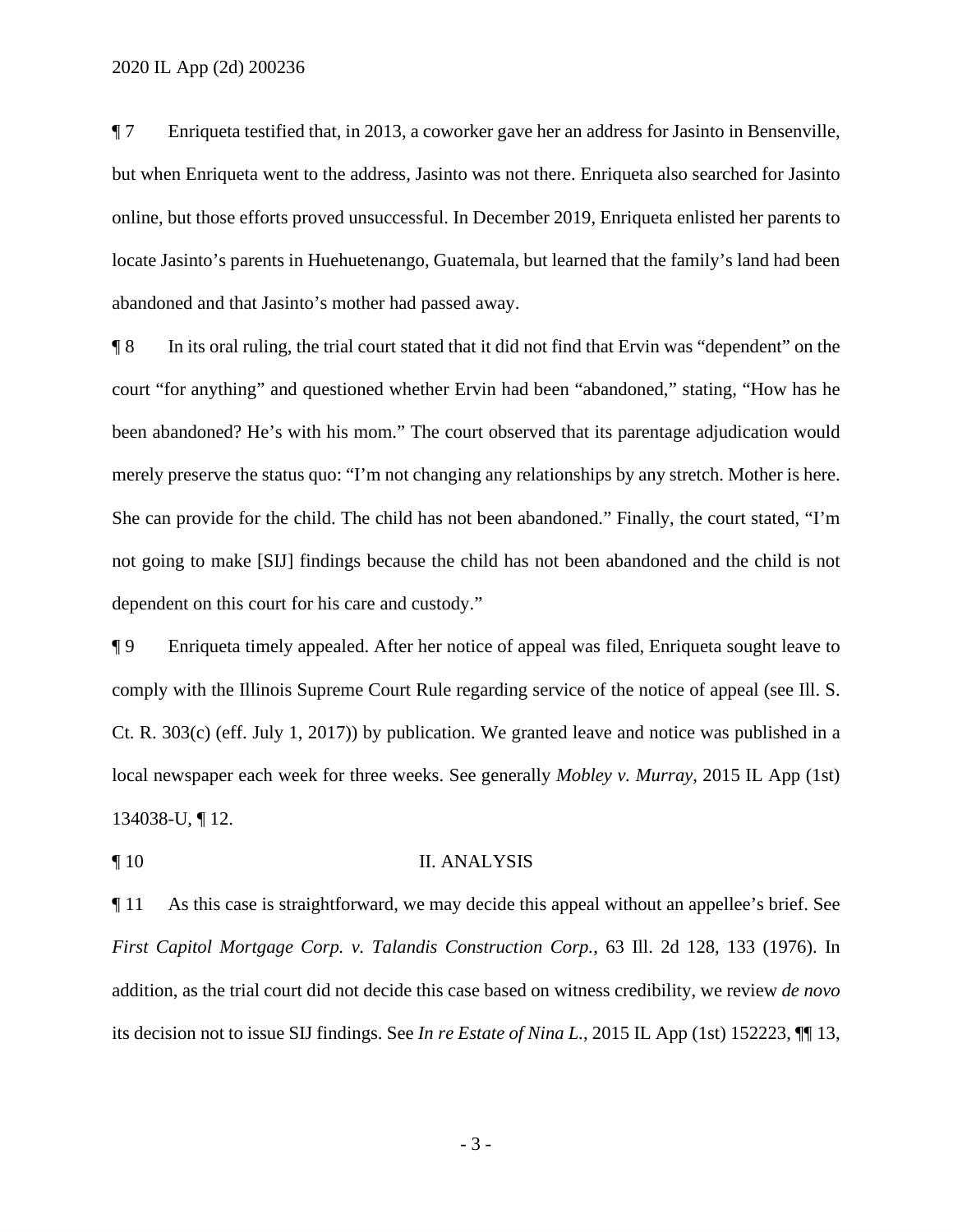33. Finally, this case presents a question of statutory interpretation, which we also review *de novo*. *Lewis v. Lead Industries Ass'n*, 2020 IL 124107, ¶ 36.

¶ 12 SIJ findings enable a qualifying minor to petition the United States Citizenship and Immigration Services (USCIS) for an adjustment of status to become a lawful permanent resident (LPR). The Immigration and Nationality Act provides for these findings for an immigrant child

"(i) who has been declared dependent on a juvenile court located in the United States or whom such a court has legally committed to, or placed under the custody of, an agency or department of a State, or an individual or entity appointed by a State or juvenile court located in the United States, and whose reunification with 1 or both of the immigrant's parents is not viable due to abuse, neglect, abandonment, or a similar basis found under State law; [and]

(ii) for whom it has been determined in administrative or judicial proceedings that it would not be in the alien's best interest to be returned to the alien's or parent's previous country of nationality or country of last habitual residence."  $8 \text{ U.S.C. } \frac{8}{9} \frac{1101(a)(27)(J)(i)}{2}$ (ii) (2018).

Federal regulations clarify that a "[j]uvenile court means a court located in the United States having jurisdiction under State law to make judicial determinations about the custody and care of juveniles." 8 C.F.R. § 204.11(a) (2019). We note that state-court SIJ findings are merely a predicate for the petition; whether to issue SIJ status is determined by the USCIS, after a more thorough inquiry (see 8 C.F.R. § 204.11(c) (2019)).

¶ 13 As counsel noted in the trial court, our state legislature recently enacted provisions mirroring federal law to provide for SIJ findings. See Pub. Act 101-121 (eff. Jan. 1, 2020); Pub.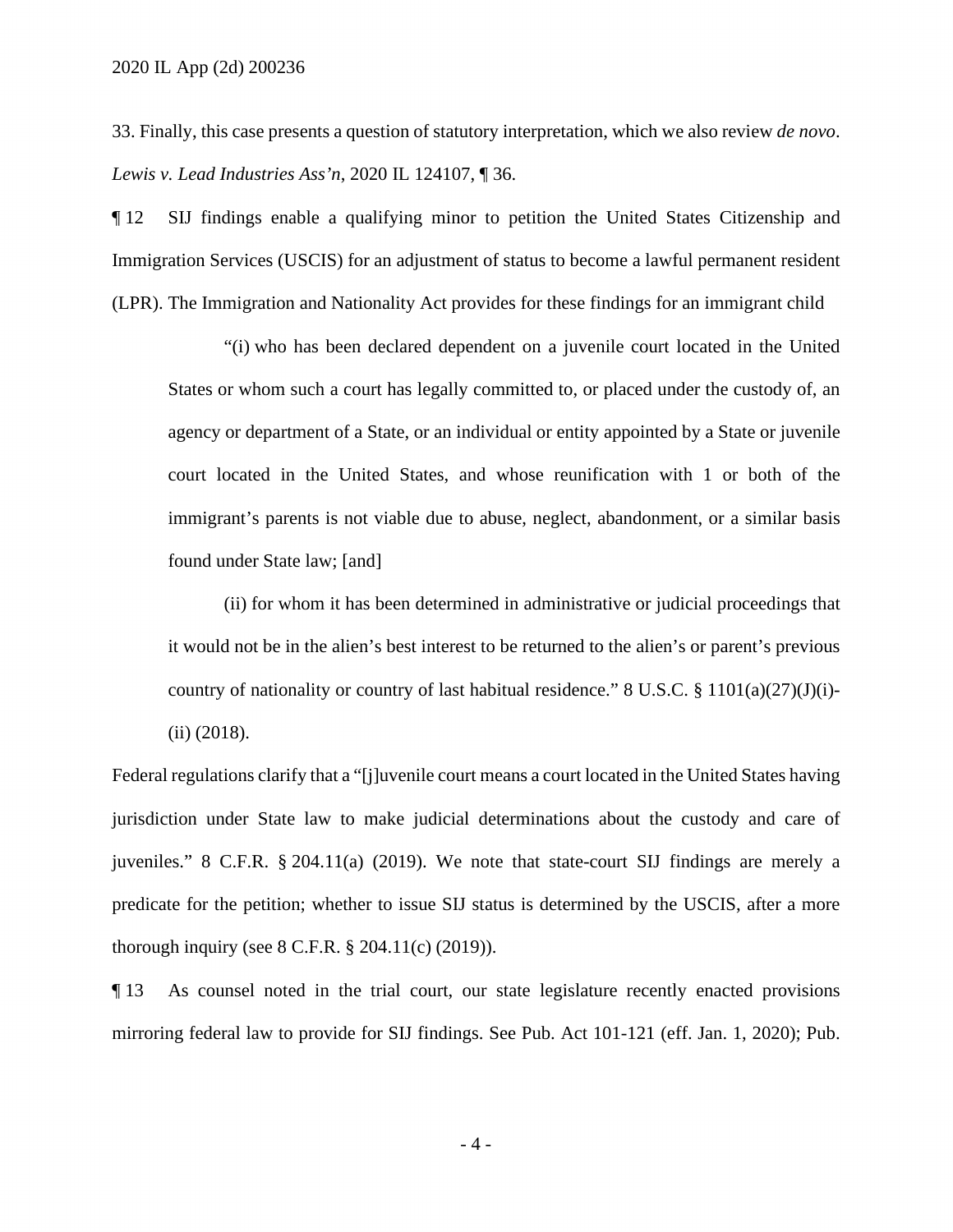Act 101-592 (eff. Nov. 25, 2019) (modifying effective date of Public Act 101-121). Relevant here, the Illinois Parentage Act of 2015 now provides as follows:

"§ 613.5. Special immigrant child findings.

(a) For the purpose of making a finding under this Section:

 'Abuse' has the meaning ascribed to that term in subsection (1) of Section 103 of the Illinois Domestic Violence Act of 1986 [(750 ILCS 60/103 (West 2018))].

'Abandonment' includes, but is not limited to, the failure of a parent to maintain a reasonable degree of interest, concern, or responsibility for the welfare of the child or when one or both of the child's parents are deceased or cannot be reasonably located.

 of subsection (1) of Section 2-3 of the Juvenile Court Act of 1987 [(705 'Neglect' includes the meaning ascribed to the term in paragraph (a) ILCS 405/2-3 (West 2018))] and the failure to perform caretaking functions as defined in subsection (c) of Section 600 of the Illinois Marriage and Dissolution of Marriage Act [(750 ILCS 5/600 (West 2018))].

(b) A court of this State that is competent to adjudicate parentage has jurisdiction to make the findings necessary to enable a child, who is the subject of a proceeding to adjudicate parentage, to petition the United States Citizenship and Immigration Services for classification as a Special Immigrant Juvenile under Section  $1101(a)(27)(J)$  of Title 8 of the United States Code.

(c) If a motion requests findings regarding Special Immigrant Juvenile Status under Section 1101(a)(27)(J) of Title 8 of the United States Code, and the evidence, which may

- 5 -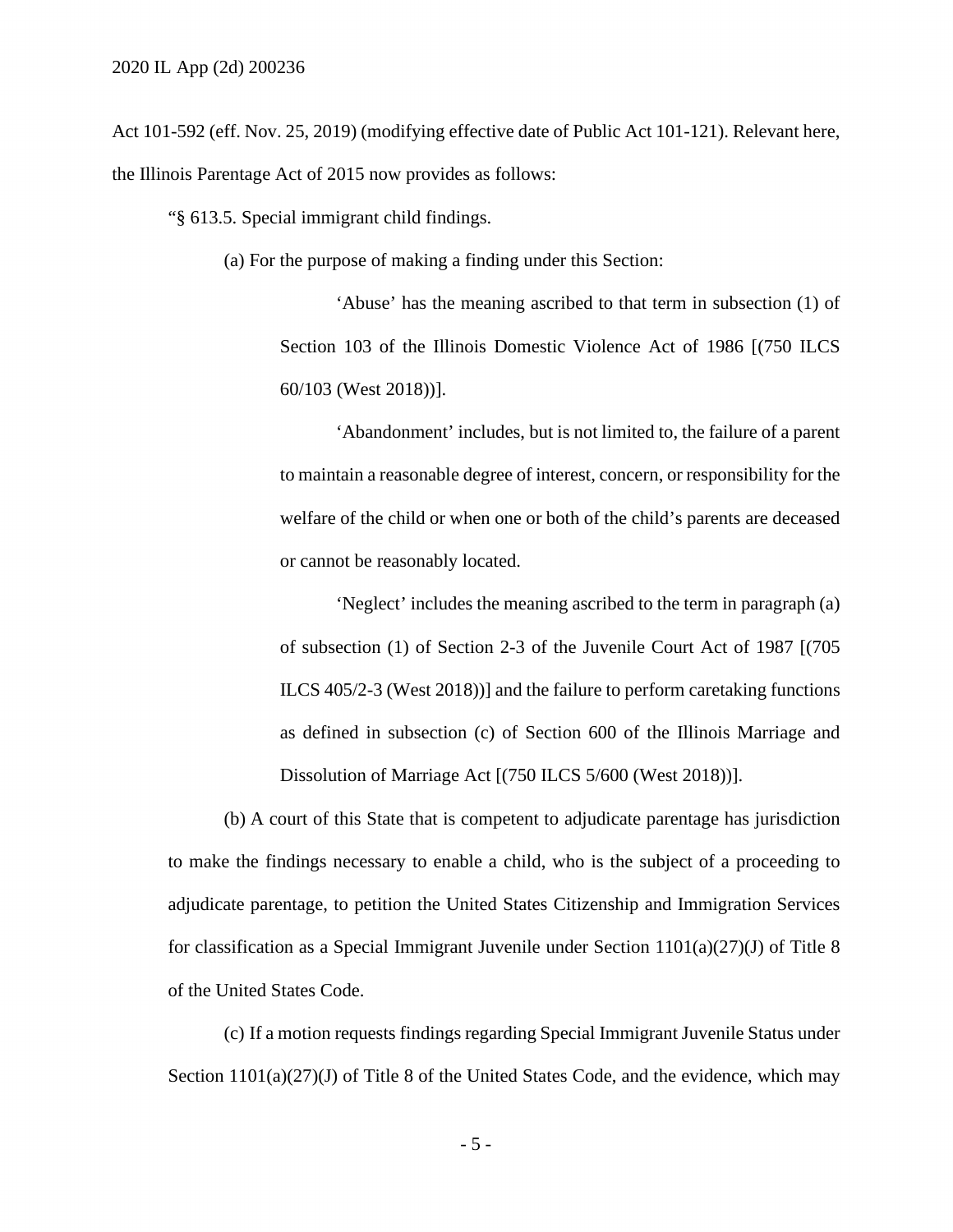consist solely of, but is not limited to, a declaration by the child, supports the findings, the court shall issue an order, that includes the following findings:

> (1)(A) the child is declared a dependent of the court; or (B) the child is placed under the custody of an individual or entity appointed by the court; and

> (2) that reunification of the child with one or both of the child's parents is not viable due to abuse, neglect, abandonment, or other similar basis; and

> (3) that it is not in the best interest of the child to be returned to the child's or parent's previous country of nationality or last habitual residence." 750 ILCS 46/613.5 (West Supp. 2019).

Identical language was added to the Juvenile Court Act of 1987 (705 ILCS 405/2-4a (West Supp. 2019)), the Illinois Marriage and Dissolution of Marriage Act (750 ILCS [5/603.11](https://5/603.11) (West Supp. 2019)), the Adoption Act (750 ILCS [50/17.01](https://50/17.01) (West Supp. 2019)), the Illinois Domestic Violence Act of 1986 (750 ILCS 60/214.5 (West Supp. 2019)), and the Probate Act of 1975 (755 ILCS 5/11- 5.5 (West Supp. 2019)).

¶ 14 Returning to the questions presented in this case, first, we determine that the trial court erred in its interpretation of what it meant to be "dependent" on the court. See 750 ILCS 46/613.5(c)(1)(A) (West Supp. 2019). After examining the record, we conclude that the trial court apparently believed that it had to enter a finding of "dependency" (see 705 ILCS 405/2-4 (West Supp. 2019)) and appoint a guardian for Ervin to meet that requirement. In addition, the trial court read into the statute a requirement—that its order must "chang[e]" the "relationship[]" between the parties—that simply does not exist. The plain language of the statute indicates that a child need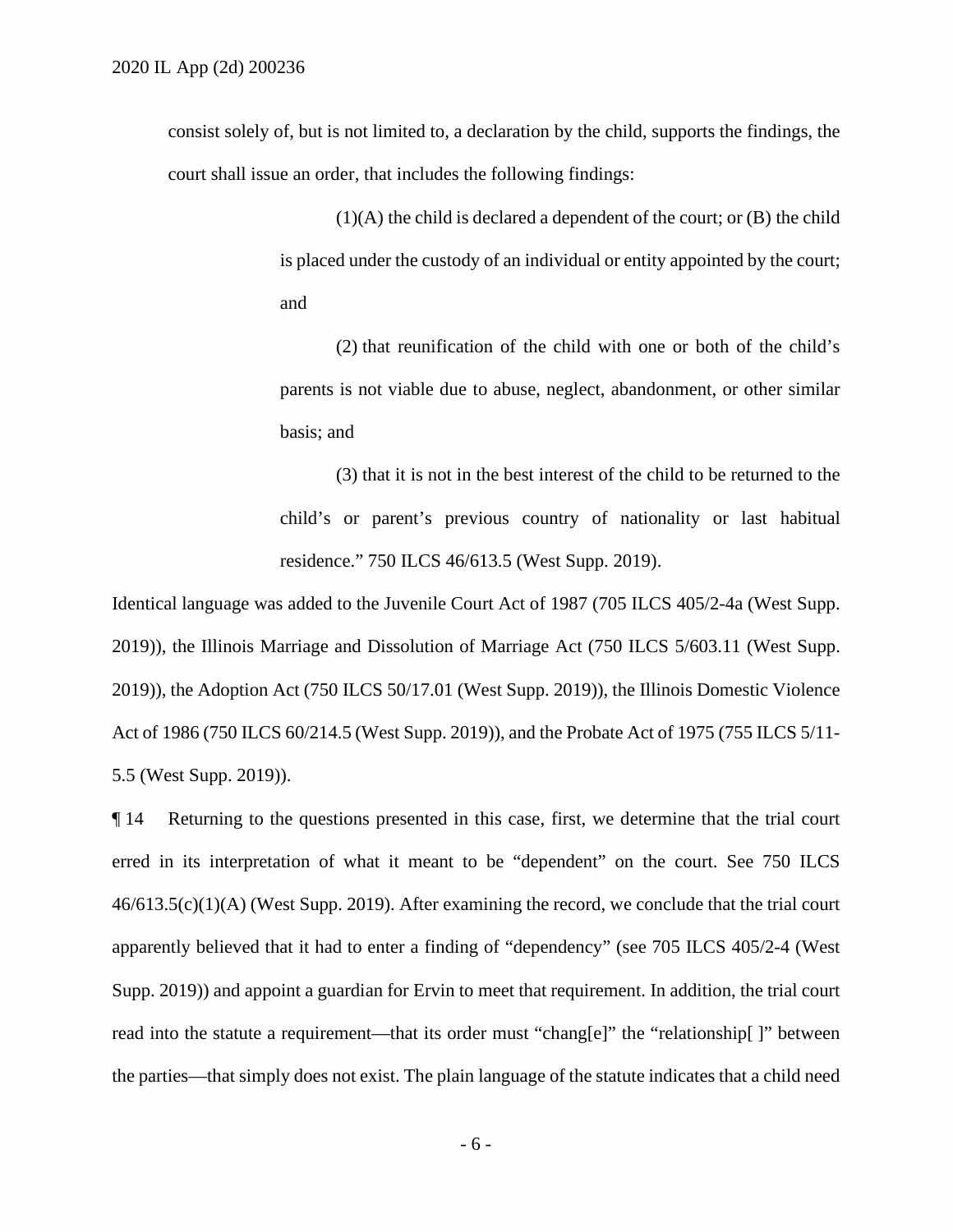for SIJ findings. See 750 ILCS 46/613.5(c)(1)(A), (B) (West Supp. 2019); see also *In re Estate of*  not be placed in long-term foster care or have a nonparent guardian appointed in order to qualify *Nina L.*, 2015 IL App (1st) 152223,  $\P$  15-17 (discussing federal legislative history and removal of long-term foster care requirements). Furthermore, the inclusion of this section under the *Parentage Act of 2015* indicates that the child need not be subject to child-protection proceedings under the Juvenile Court Act. Rather, as under federal law, a child may be considered *dependent*  on the court when the court is required to make a "judicial determination[ ]" about the child's "custody and care." 8 C.F.R. § 204.11(a) (2019); see also *Perez v. Cuccinelli*, 949 F.3d 865, 868 (4th Cir. 2020) (*en banc*) (holding that an emergency *ex parte* custody order qualified for SIJ determination).

¶ 15 A judicial order allocating sole decision-making responsibility and parenting time is, unquestionably, an order affecting a child's custody and care. Accordingly, we determine that Ervin was dependent on the trial court for an order regarding his custody and care.

¶ 16 The second issue is whether a child may be considered abused, neglected, or abandoned when only one parent has abused, neglected, or abandoned the child, but the other has not. We note that the "one or both"-parents language is the same in both the federal law and the state statute. Moreover, this same issue was addressed in *In re Estate of Nina L.*, where, in interpreting federal law (8 U.S.C. § 1101(a)(27)(J)(i) (Supp. I 2014)), the court stated that:

 parent is sufficient to support the predicate finding." (Emphasis in original.) *In re Estate of*  "If Congress meant that an applicant for SIJ status was required to show that reunification with *both* parents was not viable due to abuse, neglect or abandonment, it could easily have so provided. Use of the disjunctive indicates that abuse, neglect or abandonment by one *Nina L.*, 2015 IL App (1st) 152223,  $\P$  27.

- 7 -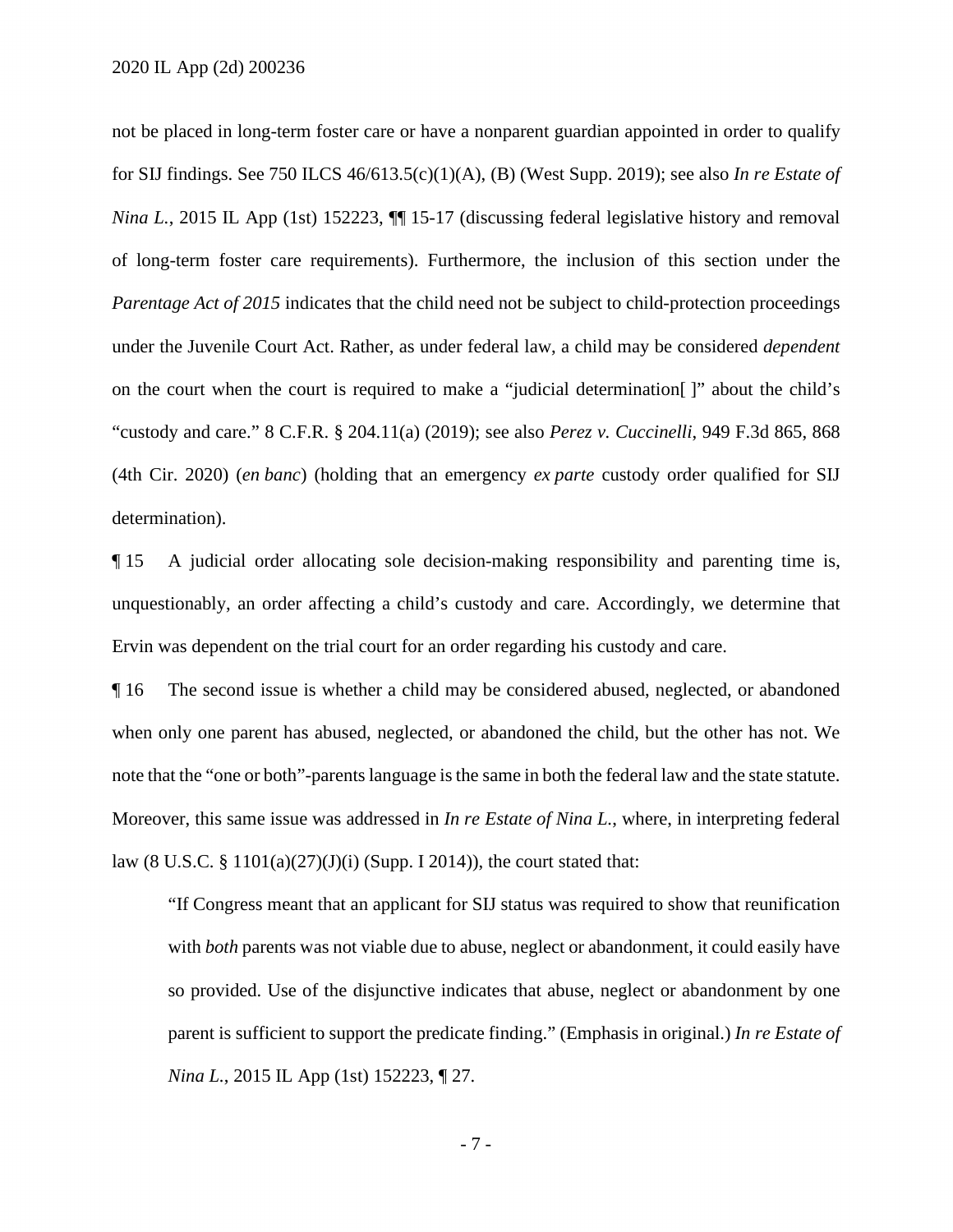We find that the same reasoning applies to the state law at issue here, specifically, in both the definition of abandonment (750 ILCS 46/613.5(a) (West Supp. 2019)) and the showing that reunification is infeasible (750 ILCS 46/613.5(c)(2) (West Supp. 2019)). Accordingly, we determine that abuse, neglect, or abandonment by one parent is sufficient for the purposes of SIJ predicate findings.

¶ 17 III. CONCLUSION

 two SIJ factors. On our review of the record, we find that Enriqueta presented sufficient evidence ¶ 18 We observe that the trial court made no best-interest finding, due to its findings on the first for the trial court to determine whether it was in Ervin's best interest to return to Guatemala or to remain here with his mother. For the reasons stated, we reverse the judgment of the circuit court of Du Page County and remand this case for the entry of an order consistent with this opinion.

¶ 19 Reversed and remanded.